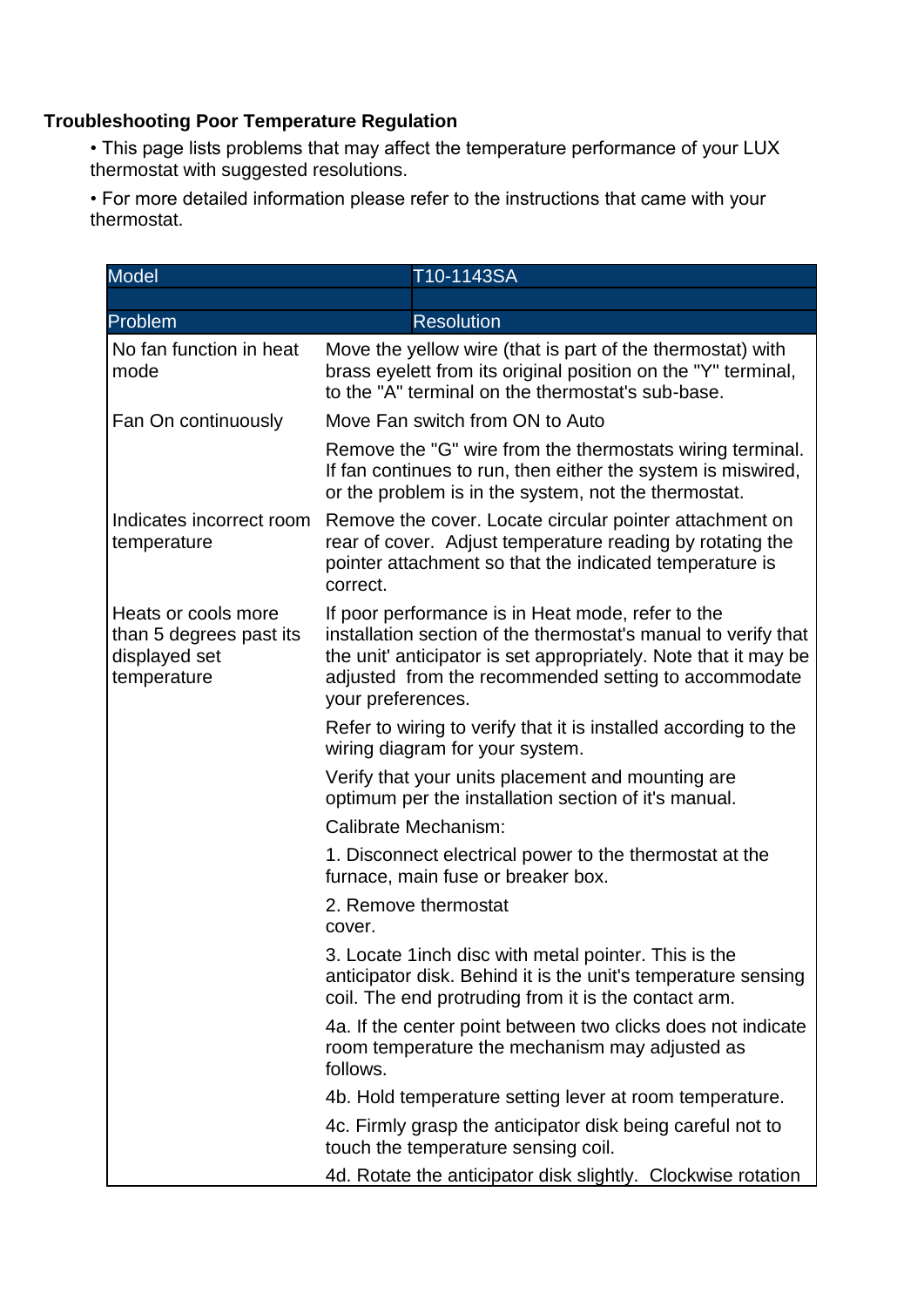|                                     | lowers the indicator. Counter clockwise rotation raises the<br>indicator.                                                                                                                                                                                                                                                                                                                                                                                                              |
|-------------------------------------|----------------------------------------------------------------------------------------------------------------------------------------------------------------------------------------------------------------------------------------------------------------------------------------------------------------------------------------------------------------------------------------------------------------------------------------------------------------------------------------|
|                                     | 4e. Test the new position as in step 3 above. Repeat<br>adjustment and test as necessary.                                                                                                                                                                                                                                                                                                                                                                                              |
| No heat or cooling when<br>expected | Verify that the wire connections to your thermostat are<br>clean and tight.                                                                                                                                                                                                                                                                                                                                                                                                            |
|                                     | Refer to wiring to verify that it is according to the wiring<br>diagram for your system.                                                                                                                                                                                                                                                                                                                                                                                               |
| Advanced<br>Troubleshooting         | If your system is a low voltage system having 24VAC or<br>less, and you are technically inclined, you may jump<br>terminals as given below out to detect a malfunction in<br>your system.                                                                                                                                                                                                                                                                                              |
| <b>Fan Test</b>                     | FAN TEST: If your system has a fan, test it first.                                                                                                                                                                                                                                                                                                                                                                                                                                     |
|                                     | If the system is Heat only, or if there is a jumper between<br>the "RH" and "RC" terminal of your thermostat, then with<br>the power ON at the fuse box, touch the "G" wire to the<br>"RH" terminal. The fan should come on immediately and<br>stay on. The rush of air is usually easily heard.                                                                                                                                                                                       |
|                                     | If the system is Cool only, or if the system is Heat and<br>Cool and there are separate wires to "RH" and "RC", and<br>there is no jumper between them: then with the power ON<br>at the fuse box, touch the "G" wire to the "RC" terminal.<br>The fan should come on immediately and stay on.                                                                                                                                                                                         |
|                                     | If the fan does not come on it is an indication that there is<br>a problem with your system. Check any breaker o fuses<br>that fed the 24VAC transformer that powers your system.                                                                                                                                                                                                                                                                                                      |
|                                     | If persists, contact qualified service personnel for aid in<br>determining the fault.                                                                                                                                                                                                                                                                                                                                                                                                  |
| <b>Heat Test</b>                    | To test gas or oil heating systems, take the "W" wire off its<br>terminal. With the power ON at the fuse box, touch the "W"<br>wire to the "RH" terminal for a couple of minutes and the<br>heater should come on and stay on until the wire is<br>removed.                                                                                                                                                                                                                            |
| <b>Cooling Test</b>                 | To test cooling, remove the "G" and "Y" wires. Connect<br>them together to the "RC" terminal for several minutes to<br>observe operation. The system should come on and stay<br>on. If the cooling fails to come on, or comes on and off, the<br>problem is in the system.                                                                                                                                                                                                             |
| Heat Pump Test                      | To test a heat pump system with an "O" wire, three wires<br>must be connected together with the power terminal. The<br>power terminal is "R". "RH" and "RC" with a jumper<br>between them my also be consider to be a single "R"<br>terminal. With the power ON at the fuse box, connect the<br>"O" and "Y" or "Y1" and "G" wires to the "R" terminal for a<br>couple of minutes and the unit should provide cool air.<br>Wait at least 5 minutes and repeat this test without the "O" |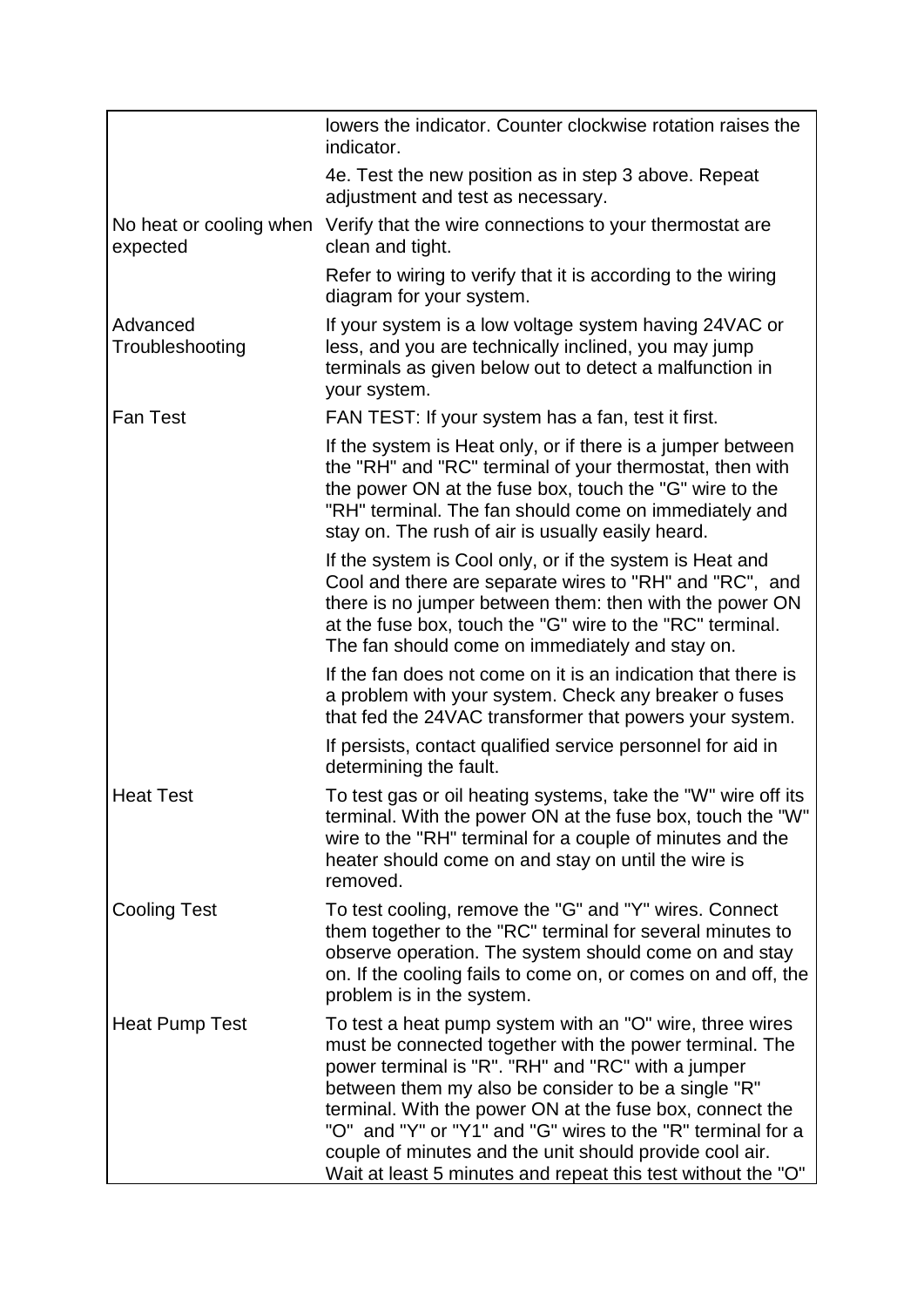|                         | wire. The unit should provide Heat.                                                                                                                                                                                                                                                                                                                                                                                                                                                                                              |
|-------------------------|----------------------------------------------------------------------------------------------------------------------------------------------------------------------------------------------------------------------------------------------------------------------------------------------------------------------------------------------------------------------------------------------------------------------------------------------------------------------------------------------------------------------------------|
|                         | To test a heat pump system with a "B" wire, three wires<br>must be connected together with the power terminal. The<br>power terminal is "R". "RH" and "RC" with a jumper<br>between them my also be consider to be a single "R"<br>terminal. With the power ON at the fuse box, connect the<br>"B" and "Y" or "Y1" and "G" wires to the "R" terminal for a<br>couple of minutes and the unit should provide warm air.<br>Wait at least 5 minutes and repeat this test without the "B"<br>wire. The unit should provide cool air. |
| For further assistance: | Contact your HVAC service company or our Technical<br>Assistance Line if not resolved.                                                                                                                                                                                                                                                                                                                                                                                                                                           |

## **Wiring Information and Troubleshooting**

- This page provides general guidance for wiring your LUX 24VAC mechanical thermostat. For more detailed information please refer to the instructions that came with your thermostat..
- Please make specific note regarding LOW VOLTAGE and LINE VOLTAGE directions. Do not install LINE VOLTAGE wires to a LOW VOLTAGE control. Improper installation of a "C" wire may cause damage to your system.
- Do no install a wire labeled "TC" from the previous thermostat to any of our controls. Installation of a "TC" wire may cause damage to your system.
- Do NOT wire by color of the wire, wire by the LETTER designation to which the wire was attached on the previous control.
- If there were no letter designations on your old thermostat, contact our Technical Assistance Department for assistance.

| <b>Model</b>                                                                                                                                     | T10-1143SA                                                                                                                                                                                                              |
|--------------------------------------------------------------------------------------------------------------------------------------------------|-------------------------------------------------------------------------------------------------------------------------------------------------------------------------------------------------------------------------|
|                                                                                                                                                  |                                                                                                                                                                                                                         |
| Problem                                                                                                                                          | <b>Resolution</b>                                                                                                                                                                                                       |
| LINE VOLTAGE, 110, 120, or<br>240 volt wires on the previous<br>voltage controls                                                                 | NEVER CONNECT LINE VOLTAGE WIRES TO A<br>LOW VOLTAGE THERMOSTAT.                                                                                                                                                        |
| Two 24 volt, LOW VOLTAGE<br>wires on existing control for a<br>heat only system                                                                  | Connect one to W and the other to RH.                                                                                                                                                                                   |
| Three LOW VOLTAGE wires<br>were connected to the<br>previous thermostat for a heat<br>only, forced air system where<br>one wire operates the fan | Use jumper provided to connect RH to RC. Connect<br>the R or RH 24VAC transformer wire to RH or RC.<br>The heat wire goes to W and the fan to G. For<br>electric heat, move factory-installed jumper wire at Y<br>to A. |
| Three LOW VOLTAGE wires<br>were connected to the<br>thermostat for a heat only,<br>forced water system that did<br>NOT have a clock or timer     | This system employs 3 wire zone valves. Please<br>use our TX500U, TX1500U, TX9100U, TX9600TS,<br>or TX9100E for this system.                                                                                            |